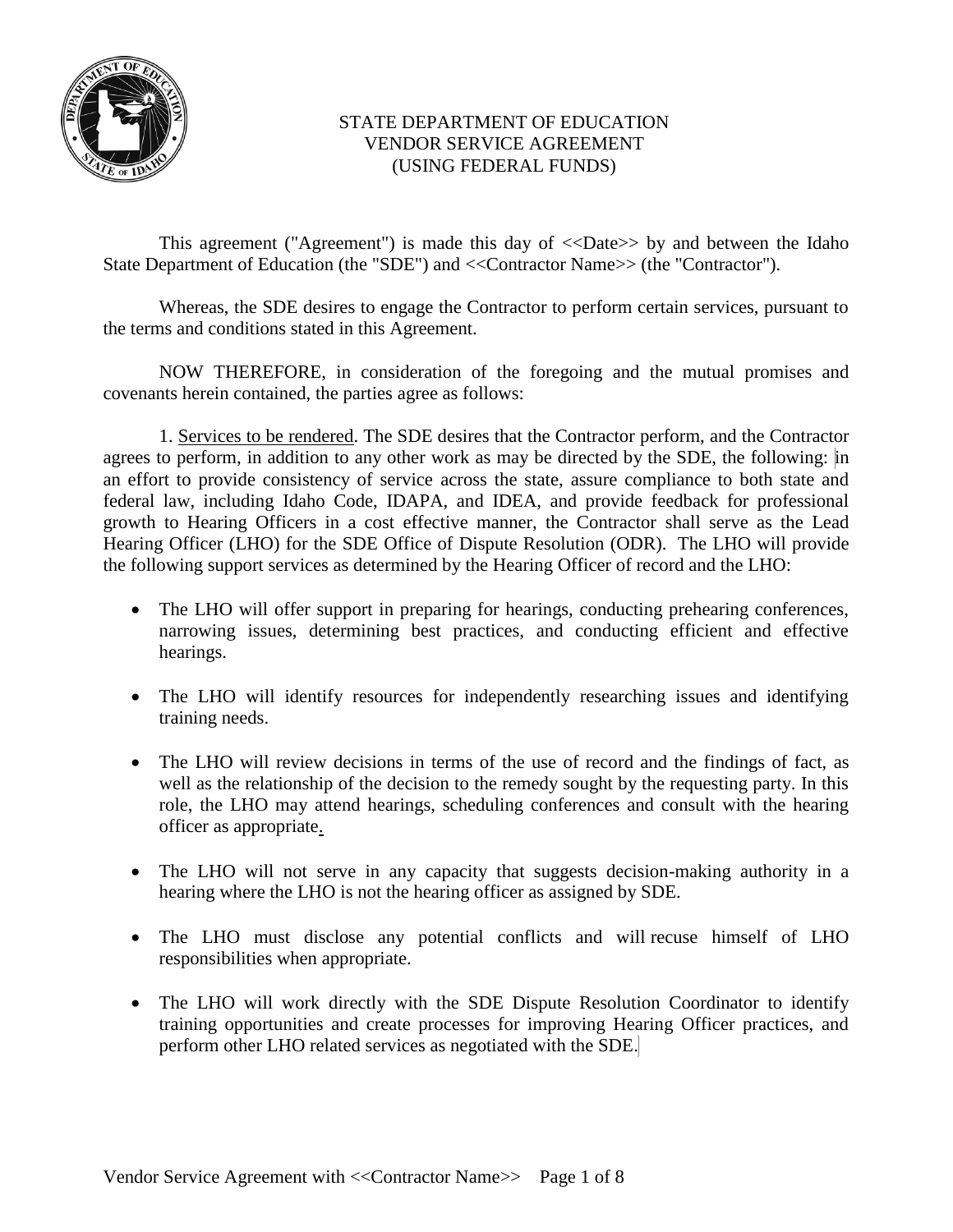2. Terms of payment. SDE shall pay the Contractor pursuant to this Agreement a total sum not to exceed \$18,000.00 at the rate of \$110.00 per hour for services, \$35.00 per hour for travel time, and \$35.00 per hour for attendance at training meetings required by the SDE. The Contractor shall also be reimbursed for travel expenses which shall include reasonable airfare, transportation, lodging, and meals at the state per diem rate. In order to be paid, Contractor shall submit an invoice within 15 days of the close of the case. Contractor shall submit with each invoice the work performed, documentation of reimbursable expenses as allowed by this contract, along with an itemized description of services rendered. Payment shall be made within a reasonable time after the Contractor's invoice has been received and approved by the SDE. Payment shall be made from index 4013.

3. Contractor's performance. All work done by the Contractor shall be of the highest professional standard and shall be performed to the SDE's reasonable satisfaction. The detailed manner and method of performing the work is under the control of Contractor, with the SDE being interested only in the results obtained. The SDE and Contractor agree that the Contractor is a "Contractor" as defined by law as to all work performed under this Agreement.

4. Contractor's status. The Contractor's status under this Agreement shall be that of an Independent Contractor, and not that of an agent or employee. The Contractor shall be responsible for paying all employment-related taxes and benefits, such as federal and state income tax withholding, social security contributions, worker's compensation and unemployment insurance premiums, health and life insurance premiums, pension contributions and similar items. The Contractor shall indemnify the SDE and State of Idaho and hold them harmless from any and all claims for taxes (including, but not limited to, social security taxes), penalties, attorney's fees and costs that may be made or assessed against the SDE or State of Idaho arising out of the Contractor's failure to pay such taxes, fees or contributions. The Contractor warrants and represents that the Contractor has complied and will comply with all federal, state and local laws regarding business permits and licenses that may be required for the Contractor to perform the work as set forth in this Agreement.

5. Reimbursement of expenses. SDE shall not be liable to the Contractor for any expenses paid or incurred by the Contractor unless otherwise agreed to in writing by the SDE.

6. Equipment, tools, materials, or supplies. The Contractor shall supply all equipment, tools, materials or supplies to accomplish the work to be performed at the Contractor's sole expense.

7. Fringe benefits. Because the Contractor is engaged in a contracting business, the Contractor is not eligible for, nor entitled to, and shall not participate in, any of the SDE's or the State of Idaho's pension, health or other fringe benefit plans.

8. Indemnification. The Contractor agrees to indemnify and hold harmless the State of Idaho, as well as the SDE, its successors and assigns, from and against any and all loss, damage, cost, or expense, including attorneys' fees, by reason of the Contractor's acts or omissions in the performance of services under this Agreement.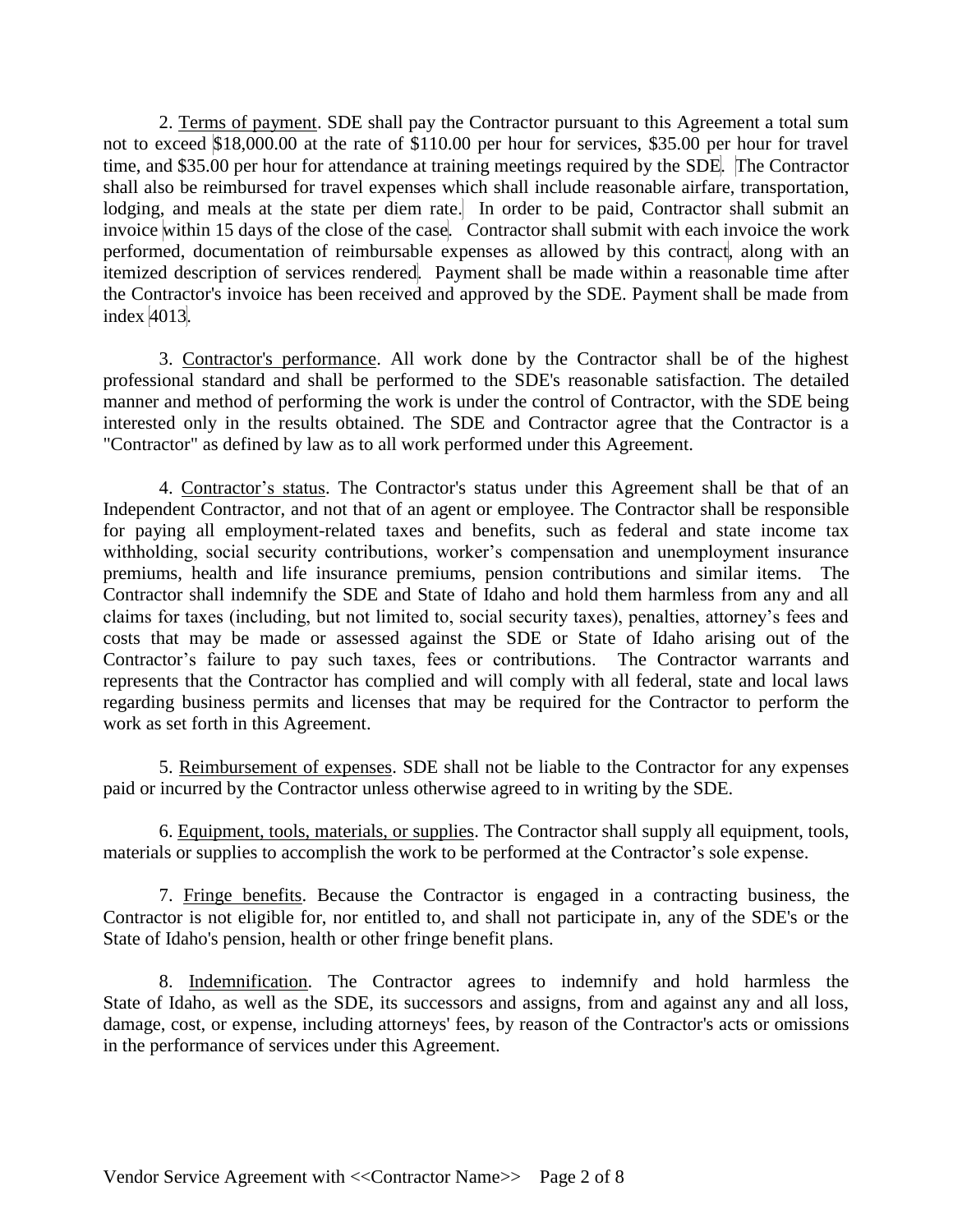9. SDE not responsible for worker's compensation. Because the Contractor is engaged in a contracting business and is not an employee of the SDE, SDE will not obtain worker's compensation insurance for the Contractor or the Contractor's employees. The Contractor agrees to obtain worker's compensation coverage as required by law for the Contractor and the Contractor's employees and to furnish a copy of the Contractor's certificate of worker's compensation insurance to the SDE upon the SDE's demand.

10. Term of agreement. This Agreement's term shall begin on August 1, 2012, and shall remain in force until July 31, 2013, or until terminated by the SDE, whichever occurs first. The SDE may terminate this Agreement at any time with or without cause upon ten (10) days of notice to Contractor, specifying the date of termination. Upon termination pursuant to this section, all obligations of the parties shall cease and the Contractor will be entitled to a pro rata payment for all work accomplished and accepted by the SDE.

11. Effect of termination. Upon termination by the SDE, the Contractor shall: (a) promptly discontinue all work, unless the termination notice directs otherwise; (b) promptly return to the SDE any property provided by the SDE pursuant to this Agreement; and (c) deliver or otherwise make available to the SDE all data, reports, estimates, summaries and such other information and materials as may have been prepared or accumulated by the Contractor in performing this Agreement, whether completed or in process. Upon termination by the SDE, the SDE may take over the work and may award another party a contract to complete the work contemplated by this Agreement. Notwithstanding a termination, the Contractor's obligations, if any, to provide followup services on work currently in progress shall remain in effect until such services are completed.

12. Notices. Any notice given in connection with the Agreement shall be given in writing and shall be delivered either by hand to the other party or by certified mail, return receipt requested, to the other party at the other party's address. Either party may change its address by giving notice of the change in accordance with this paragraph.

13. No authority to bind SDE. The Contractor has no authority to enter into contracts or agreements on behalf of the SDE. This Agreement does not create a partnership between the parties and nothing contained in this Agreement shall be interpreted to create an employer-employee, master-servant, or principal-agent relationship between the SDE and Contractor in any respect.

14. Confidentiality. Any and all reports, analyses and data, whether statistical or otherwise, transmitted to the SDE by Contractor shall become the property of the SDE for such uses as it shall deem appropriate and shall not be disclosed to any person without prior written consent of the SDE. In addition, except as may be required by applicable law or in any governmental or judicial proceeding or inquiry, and then only upon timely notice to the SDE, Contractor shall maintain strict confidence with respect to the SDE and all of its services under this Agreement. The SDE may require that Contractor's officers, employees, agents or subcontractors agree in writing to the obligations contained in this section. This obligation shall survive termination of this Agreement.

15. Public records. Pursuant to Idaho Code section 9-335 et seq., information or documents received from the Contractor may be open to public inspection and copying unless exempt from disclosure. The Contractor shall clearly designate individual documents as "exempt" and shall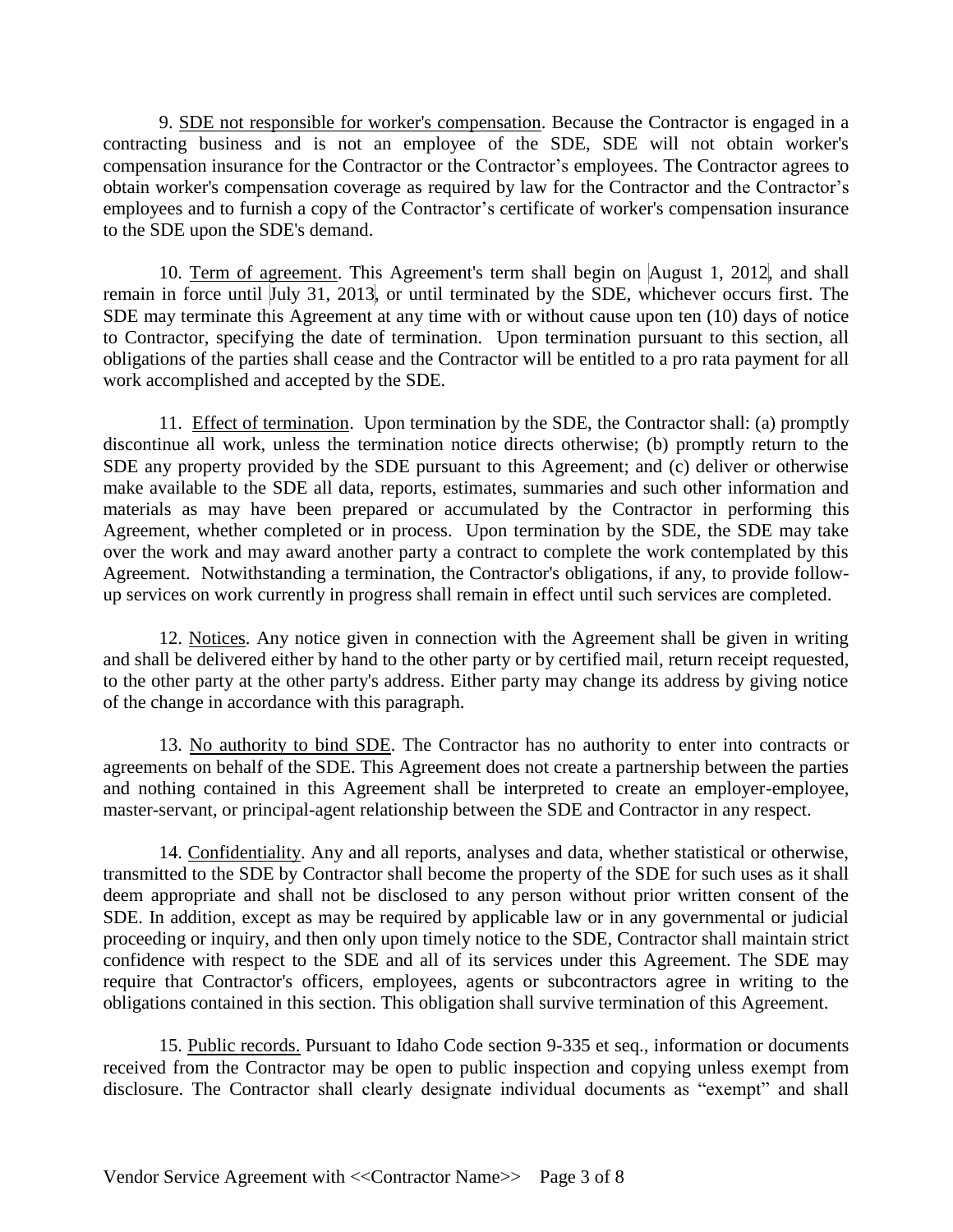indicate the basis for such exemption. The Contractor agrees to indemnify and defend the SDE for honoring such a designation. The failure to designate any document that is released by the SDE shall constitute a complete waiver of any and all claims for damages caused by any such release. If a Public Records Law request is made for materials claimed exempt, the Contractor claiming the exemption shall provide the legal defense for such claim.

## 16. Records and audits.

(a) The Contractor shall maintain a complete file of all records, documents, communications and other written materials that pertain to the delivery of goods or services under this Agreement and shall maintain such records for a period of three (3) years after termination of this Agreement or final payment, whichever is later, or for such further period as may be necessary to resolve any matters that may be pending.

(b) The Contractor shall permit the SDE or any duly authorized agent of the SDE, the Comptroller General and/or the Inspector General of any federal agency to audit, inspect, examine, excerpt, copy or transcribe the Contractor's records during the term of this Agreement and for a period of three (3) years following termination of this Agreement or final payment, whichever is later, to assure compliance with the terms of this Agreement or to evaluate Contractor's performance under this Agreement. The Contractor shall also permit the SDE, the Comptroller General and/or the Inspector General of any federal agency or its agent to monitor all activities conducted by it pursuant to this Agreement. As the monitoring agency may determine in its sole discretion, such monitoring may include internal evaluation procedures, examination of data, special analyses, on-site checks or other reasonable procedures. 34 CFR Part 80

17. Assignment. The Contractor may not assign this Agreement without the prior written permission of the SDE.

18. Waiver. The waiver by either party of a breach of any provision of this Agreement shall not operate or be construed as a waiver of any subsequent breach.

19. Modification. No change, modification, or waiver of any term of this Agreement shall be valid unless it is in writing and signed by both the SDE and the Contractor.

20. Entire agreement. This Agreement constitutes the entire agreement between the parties and supersedes all prior agreements or understandings between the SDE and the Contractor. This Agreement may not be modified without the written consent of the Parties.

21. Attorneys' fees. In the event a lawsuit of any kind is instituted under this Agreement or to obtain performance of any kind under this Agreement, the prevailing party shall be awarded such additional sums as the court may adjudge for reasonable attorneys' fees and to pay all costs and disbursements incurred therein.

22. Applicable law. This Agreement shall be governed by, construed, and enforced in accordance with, the laws of Idaho without regard to its conflicts of law principles.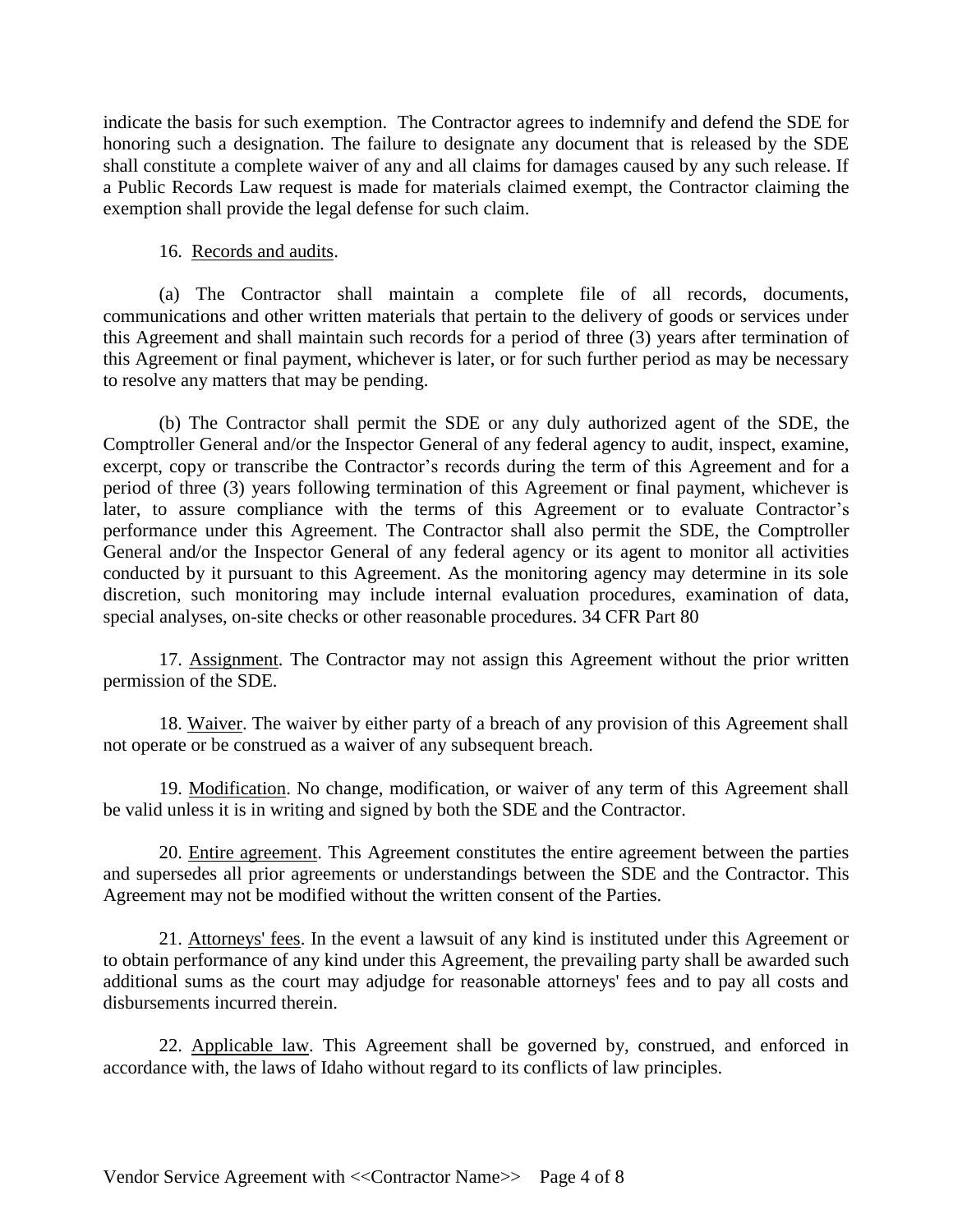23. Legal compliance. The Contractor agrees to comply with all applicable requirements of federal and state statutes, rules, and regulations.

24. Sufficient funding. The source of funding for this Agreement is federal funds. It is understood and agreed that the SDE is a governmental entity, and this Agreement shall in no way or manner be construed so as to bind the SDE or the State of Idaho beyond the term any particular appropriation of funds or award of funds by the United States Congress or the United States Department of Education as may exist from time to time, or beyond the term of any particular approval of spending authority of federal funds by the Legislature of the Executive Department of the State of Idaho as may exist from time to time. The SDE reserves the right to terminate this Agreement if, in its sole judgment, the United States Congress or the United States Department of Education withdraws or freezes the SDE's federal funding or fails, neglects, or refuses to appropriate or to provided sufficient funds as may be required for the Department to continue payments under this Agreement, or the Legislature or the Executive Department withdraws or freezes the SDE's spending authority regarding the federal funds required for the SDE to continue payments under this Agreement. Any such termination shall take effect on thirty (30) days written notice to the Contractor. In the event of such a termination, the Contractor shall be paid pro rata for all work accomplished and accepted by the SDE.

25. Officials, agents and employees of SDE not personally liable. The Parties agree that in no event shall any official, officer, employee or agent of the SDE or State of Idaho be in any way liable or responsible for any covenant or agreement, whether expressed or implied, nor for any statement, representation or warranty made in or in connection with this Agreement. In particular, and without limitation of the foregoing, no full-time or part-time agent or employee of the SDE shall have any personal liability or responsibility under this Agreement, and the sole responsibility and liability for the performance of this Agreement and all of the provisions and covenants contained in this Agreement shall rest in and be vested with the State of Idaho.

26. Force Majeure. Neither party to this Agreement shall be liable for or deemed to be in default for any delay or failure to perform under this Agreement if such delay or failure to perform results from act of God, civil or military authority, act of war, riot, insurrection or other occurrence beyond that party's control. In such case, the intervening cause must not be caused by the party asserting it and the excused party is obligated to promptly perform in accordance with the terms of this Agreement after the intervening cause ceases.

27. Headings. The headings have been inserted for convenience solely and are not to be considered when interpreting the provisions of this Agreement.

28. Criminal Background Check. This Agreement is contingent upon Contractor, its employees, agents or representatives, that may come into contact with Idaho public school children when performing any duty required by this contract, submit to a criminal background check. Contractor, its employees, agents or representative shall bear the cost of the criminal background check. Said criminal background check results shall be submitted to the SDE prior to performance of this contract. Failure of the Contractor, its employees, agents or representatives to submit to a criminal background or failure to pass a criminal background check shall constitute a material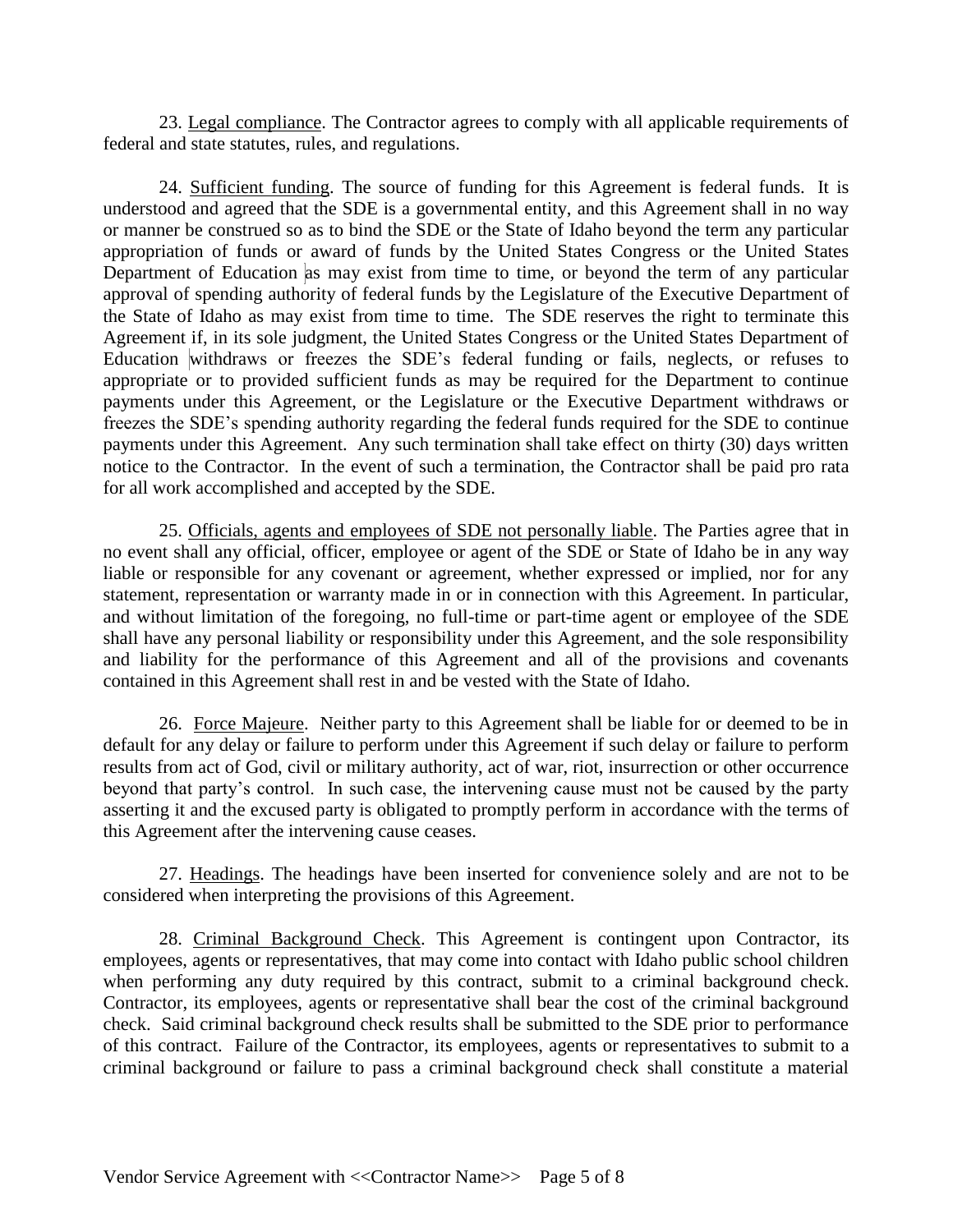breach of the Agreement and the SDE reserves the right to terminate this contract without incurring any liability for payment to Contractor.

29. Whistleblower Protection. Pursuant to Section 1533 of the Act, an employee of any non-Federal employer receiving covered funds may not be discharged, demoted, or otherwise discriminated against as a reprisal for disclosing, including a disclosure made in the ordinary course of an employee's duties, to the Board, an inspector general, the Comptroller General, a member of Congress, a State or Federal regulatory or law enforcement agency, a person with supervisory authority over the employee (or such other person working for the employer who has the authority to investigate, discover, or terminate for misconduct), a court or grand jury, the head of a Federal agency, or their representatives, information that the employee reasonably believes is evidence of:

(1) gross mismanagement of an agency contract or grant relating to covered funds;

(2) a gross waste of covered funds;

(3) a substantial and specific danger to public health or safety related to the implementation or use of covered funds;

(4) an abuse of authority related to the implementation or use of covered funds; or

(5)a violation of law, rule, or regulation related to an agency contract (including the competition for or negotiation of a contract) or grant, awarded or issued relating to covered funds.

30. Kickbacks. Contractor certifies and warrants that no gratuities, kickbacks, or contingency fees were paid in connection with this agreement, nor were any fees, commissions, gifts, or other considerations made contingent upon the award of this agreement. If the Contractor breaches or violates this warranty, Agency may, at its discretion, terminate this agreement without liability to Agency, or deduct from the agreed upon price or consideration, or otherwise recover, the full amount of any commission, percentage, brokerage, or contingency fee.

31. Suspension and Debarment. By signing this agreement, the Contractor certifies that neither it nor its principals are presently debarred, suspended, proposed for debarment, declared ineligible, or voluntarily excluded from participation in this transaction nor from federal financial or non-financial assistance, nor are any of the participants involved in the execution of this agreement suspended, debarred, or voluntarily excluded by any federal department or agency in accordance with Executive Order 12549 (Debarment and Suspension) and 34 CFR Part 85, or are on the disbarred vendors list at www.epls.gov. Further, the Contractor agrees to notify Agency by certified mail should it or any of its agents become debarred, suspended, or voluntarily excluded during the term of this agreement.

32. Nondiscrimination. The Contractor shall comply with the Civil Rights Act of 1964, the Americans With Disabilities Act (ADA), 42 U.S.C. ' 12101, et seq., and the Age Discrimination Act of 1975 and/or any properly promulgated rules and regulations thereto and shall not discriminate against any individual on the grounds of age, sex, color, race, religion, national origin, or disability in connection with the performance under this agreement.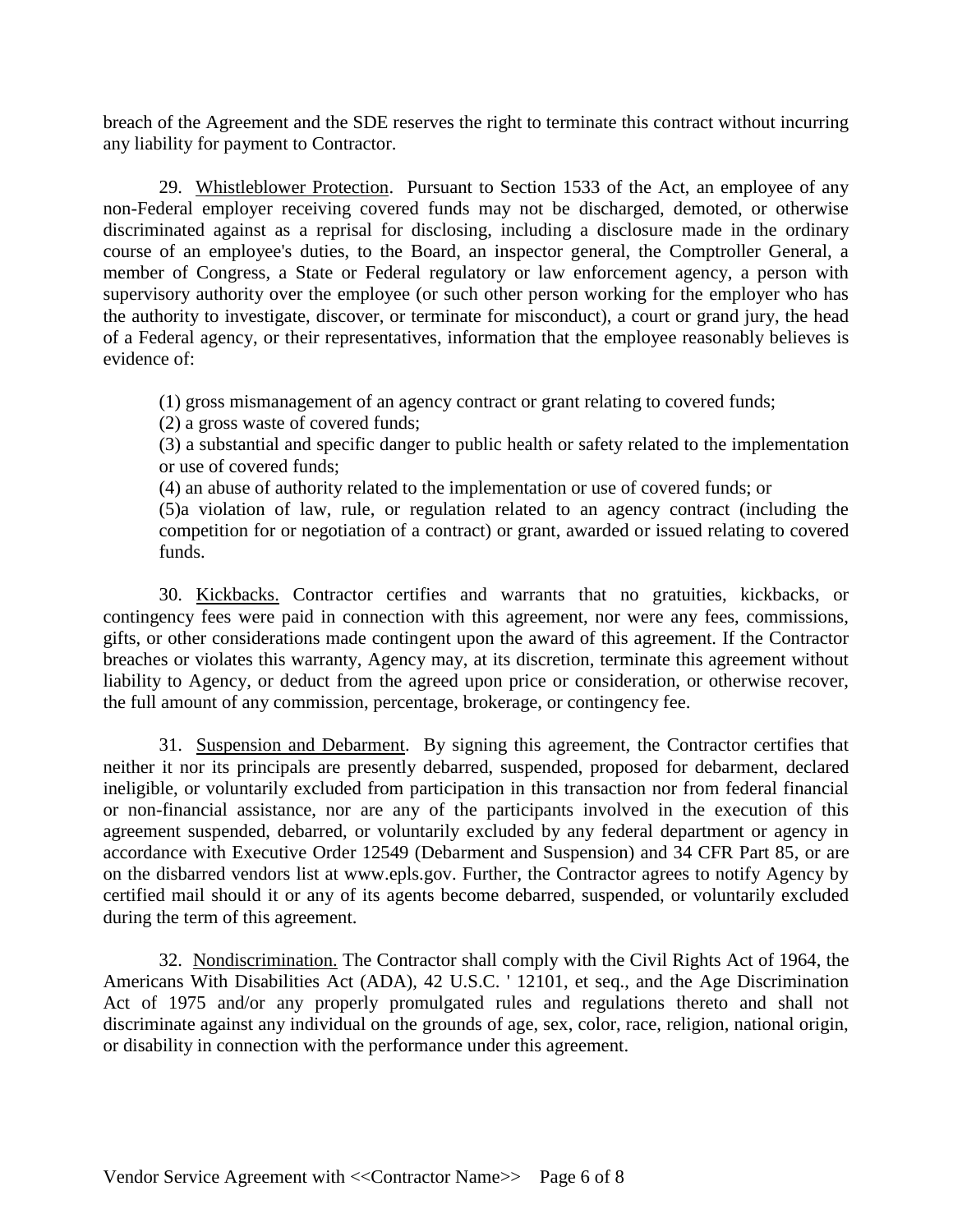33. Limitations on Lobbying Activities. By signing this agreement, the Contractor certifies and agrees that, in accordance with 34 CFR Part 82, payments made from a federal grant shall not be utilized by the Contractor or its subcontractors in connection with lobbying Congressmen, or any other federal agency in connection with the award of a federal grant, contract, cooperative agreement, or loan.

34. Assumption of Risk. The Contractor shall assume the risk of any loss of state or federal funding, either administrative or program dollars, due to its failure to comply with state or federal requirements. The Agency shall notify the Contractor of any state or federal determination of noncompliance.

35. Publicity. Any publicity given to the program or services provided herein, including, but not limited to, notices, information, pamphlets, press releases, research, reports, signs, and similar public notices prepared by or for Contractor and related to the services and work to be performed under this agreement, shall identify the SDE as the sponsoring agency and shall not be released without prior written approval of the SDE.

36. Applicable Standards. Compliance with all applicable standards, orders, or requirements issued under section 306 of the Clean Air Act (42 U.S.C. 1857(h)), section 508 of the Clean Water Act (33 U.S.C. 1368), Executive Order 11738, and Environmental Protection Agency regulations (40 CFR part 15).

37. Copyright License and Patent Rights. The Contractor acknowledges in 34 CFR Part 80 that U.S. Department of Education, the State of Idaho, and the SDE reserve a royalty-free, nonexclusive, unlimited, and irrevocable license to reproduce, publish, or otherwise use, and to authorize others to use, for federal and state government purposes: (1) the copyright in any work developed under this agreement; and (2) any rights of copyright to which the Contractor purchases ownership using funds awarded under this agreement. The Contractor must consult with the SDE regarding any patent rights that arise from, or are purchased with, funds awarded under this agreement.

38. Human Trafficking. As required by 22 U.S.C. 7104(g) and 2 C.F.R. Part 175, this agreement may be terminated without penalty if a private entity that receives funds under this agreement: (a) Engages in severe forms of trafficking in persons during the period of time that the award is in effect; (b) Procures a commercial sex act during the period of time that the agreement is in effect; or (c) Uses forced labor in the performance of the agreement.

39. Equal Employment Opportunity. Compliance with Executive Order 11246 of September 24, 1965, entitled "Equal Employment Opportunity," as amended by Executive Order 11375 of October 13, 1967, and as supplemented in Department of Labor regulations (41 CFR chapter 60).

40. Reporting Notice of awarding agency requirements and regulations pertaining to reporting 34 CFR Part 80.